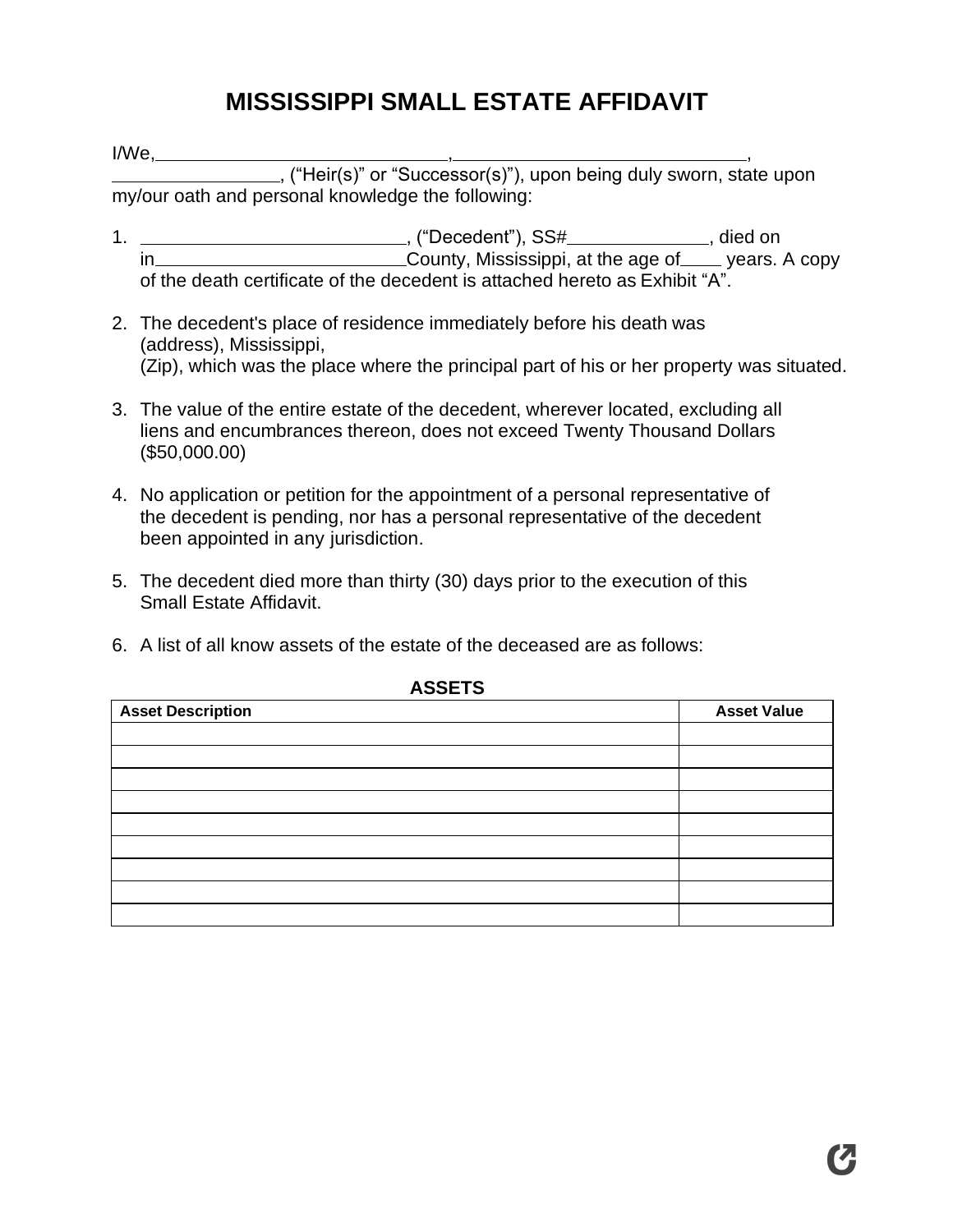7. The Names and addresses of all heirs and the facts establishing the relationship to the decedent are as follows:

| Name, Address of Heir | Relationship | <b>Status</b><br>(Adult/Minor/<br>Incapacitated) | <b>Relevant family</b><br>history facts<br>concerning heirship |
|-----------------------|--------------|--------------------------------------------------|----------------------------------------------------------------|
|                       |              |                                                  |                                                                |
|                       |              |                                                  |                                                                |
|                       |              |                                                  |                                                                |
|                       |              |                                                  |                                                                |
|                       |              |                                                  |                                                                |

6. At the time of death, the decedent was:

.

| a)           | Married to                   |  |
|--------------|------------------------------|--|
| b)           | Never Married.               |  |
| $\mathsf{C}$ | $\Box$ Divorced from         |  |
| d            | $\Box$ Predeceased by spouse |  |

The children born of the marriage to **are are indicated as such in** paragraph \_\_\_\_\_\_\_. The decedent did not have any other children with any other person and did not adopt any children unless listed as adopted child in paragraph

- 7. There is no known unpaid claimant against the decedent, except as stated in paragraph \_\_\_\_\_\_\_\_.
- 8. The decedent left no will and therefore died intestate.

Heir(s) state that the facts contained in this Affidavit are true and correct as therein stated.

|                                                                                  | <b>Heir</b> |
|----------------------------------------------------------------------------------|-------------|
|                                                                                  | <b>Heir</b> |
| SWORN TO and SUBSCRIBED BEFORE ME by the above Heir(s), this_day of<br><b>20</b> |             |

Notary's Name Printed:<br>
Notary Public, State of <u>Community</u>

My Commission Expires: \_\_\_\_\_\_\_\_\_